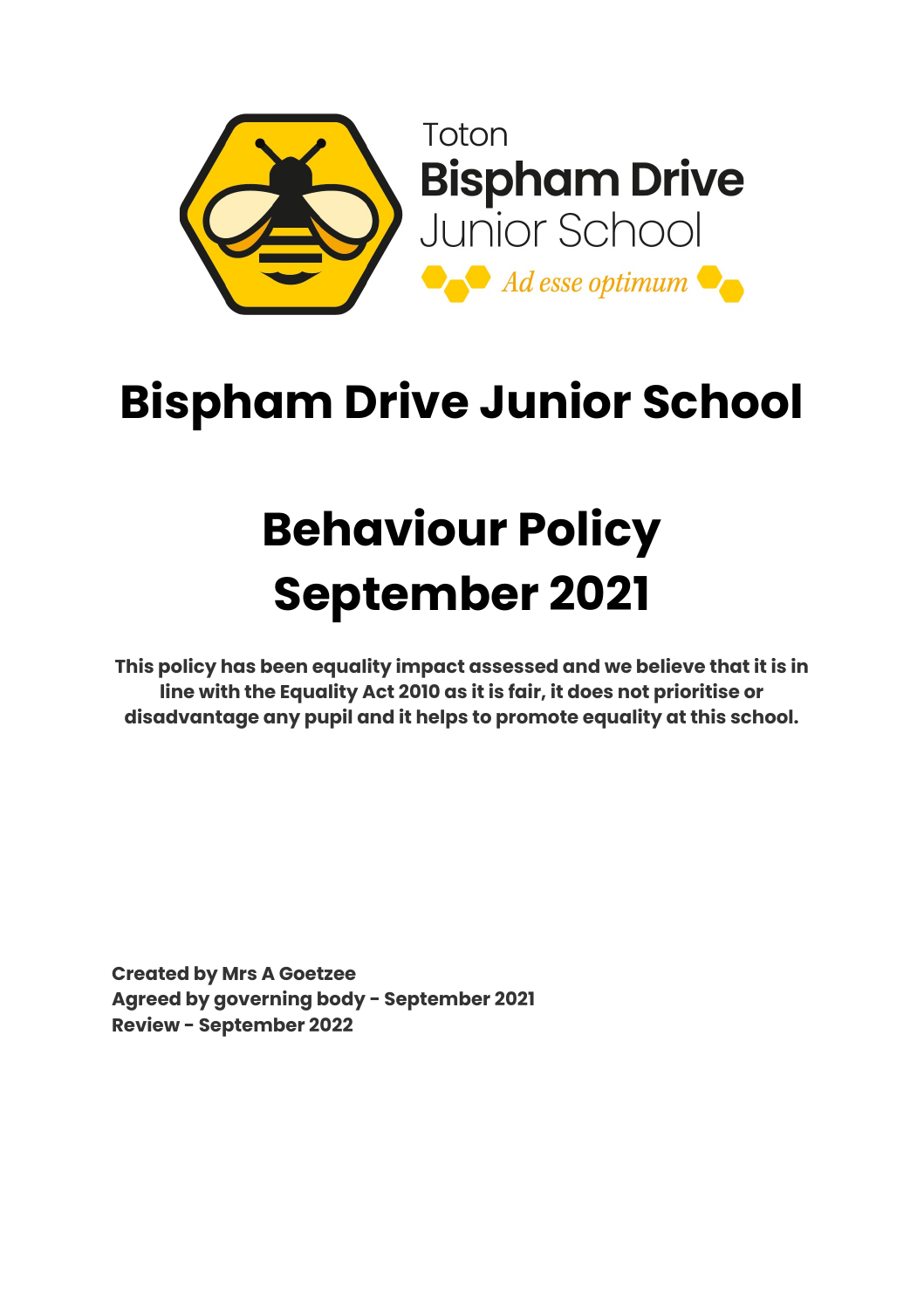#### **Bispham Drive Behaviour Policy**

At Bispham Drive we believe that all members of the school community have a role in promoting and managing positive behaviour. We promote the idea that everyone in the school is collectively responsible for the safe and productive working of the school. This policy will enable this to be put into practise.

#### **Right and Responsibilities**

We believe that all members of the school community have both rights and responsibilities with regard to behaviour, these are outlined in Appendix i.

#### **The Bispham Rules**

At our school we believe that every child is the hero of their own story and that every day is a new adventure. We want each child to see each day as a fresh start, viewed with an open mind and the acceptance of the fact that their behaviour affects everyone in school both positively and, on occasion, negatively. Children must accept responsibility for the consequence of their actions and be willing to make things right with those they have affected. In this way we can work together to create a positive learning environment. We expect all members of the school community, pupils, staff, parents and governors to be good examples.

#### **To keep everybody safe and learning well I will always:**

- **1. Wash my hands whenever I am asked to.**
- **2. Practise catch it, bin it, kill it.**
- **3. Avoid touching other children, adults and their property.**
- **4. Be where I am expected to be - in the classroom, on the playground and around school.**
- **5. Follow all instructions I am given, first time, every time.**
- **6. Empathise with others.**
- **7. Focus on my learning, not distract others or allow others to distract me.**
- **8. Treat school equipment with respect.**
- **9. Keep my hands, feet and unkind words to myself.**
- **10. Try to demonstrate a positive attitude.**

### **I will never knowingly do anything to spread illness in school**

These rules are displayed around the school and referred to regularly by all community members.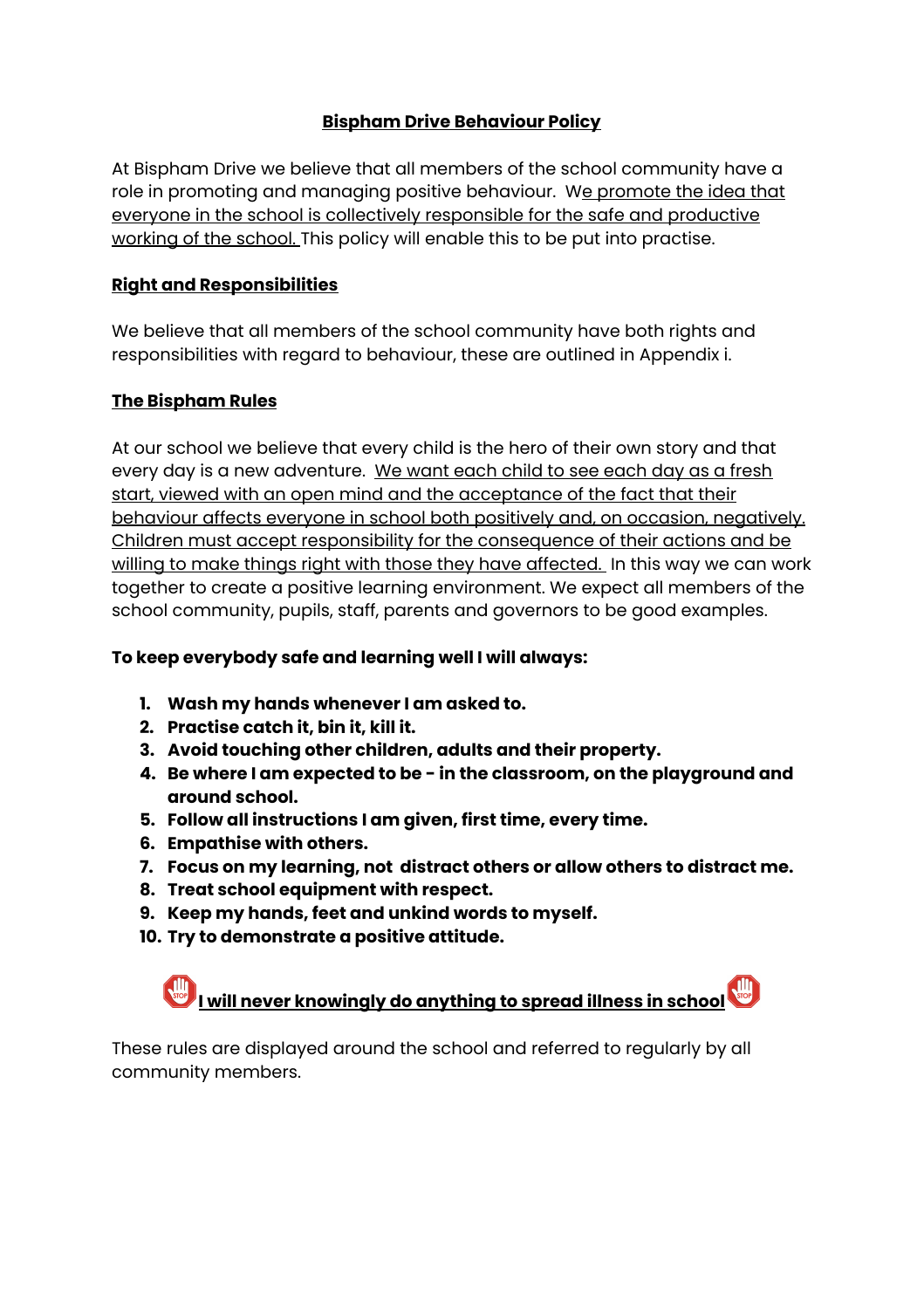A positive learning environment will further be promoted in the following ways:

- By providing a safe and secure environment where all are respected and valued
- Engaging children in a learning process where all can enjoy and feel successful
- By promoting self-esteem and emotional well-being using our core values, enabling each child to be a positive member of the school community accepting responsibility for their actions and behaviour
- Having clear boundaries and a consistent approach to managing behaviour
- Encouraging and valuing parental support and cooperation
- By all members of the school community modelling positive relationships and interactions

Day to day management of behaviour will be based upon rewarding good behaviour and giving those who make poor choices that opportunity to change.

#### **Restorative Approach to Behaviour Management**

At Bispham Drive we expect good behaviour but accept that, at times, the behaviour of a few can fall short of our expectations. Where appropriate and particularly in cases of 'relational conflict' or what might also be referred to as arguments and disagreements between children, we adopt a restorative approach to resolving the issue. The following information will help you understand how the process works.

Restorative approaches are well established and well researched, proven to resolve conflict and repair harm. They encourage those that have caused harm to acknowledge the impact of what they have done and give them the opportunity to make reparation. They offer those who have suffered harm the opportunity to have that harm acknowledged and for amends to be made.

The process is that of a managed conversation where the incident is discussed using a prescribed set of questions and supervised by an adult. All parties get to be heard and to listen; an understanding is reached about what has taken place. Any conversation will take place in line with current distancing guidelines.

In our experience children do not often understand the impact of their behaviour on others and this educational process enables them to see this and change their behaviour which has a long term benefit to all. The process also empowers children, giving them a voice and involvement in the solution process. All children must agree to take part for this to work and no child will ever simply be forced to apologise as this detracts from the power of the approach.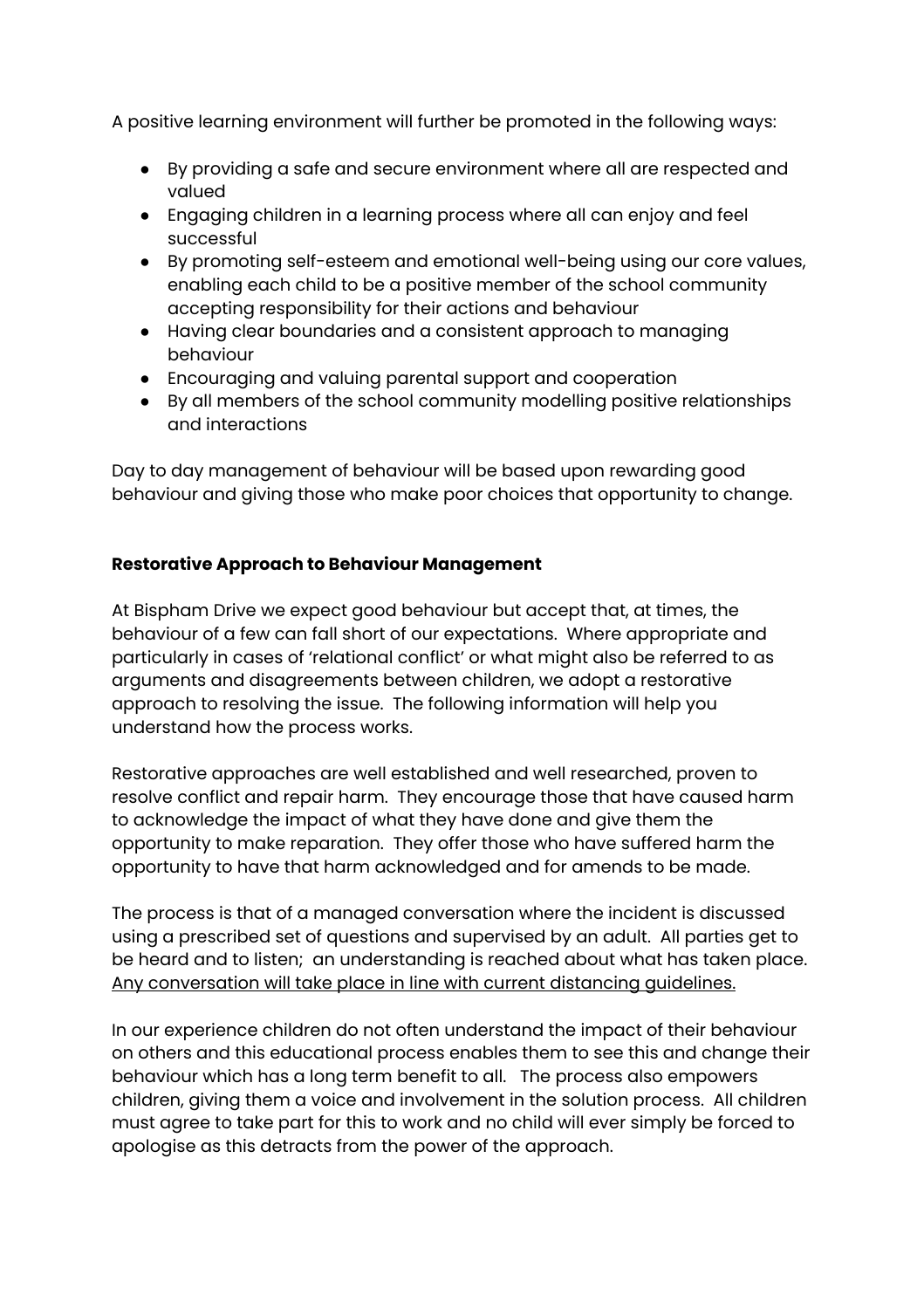Restorative approaches may be used alongside direct sanctions, details of which can be found later in this document.

#### **Rewards**

At Bispham Drive we value and reward good behaviour. Children who consistently behave well will be rewarded in a number of ways.

**Honey Points** - In school our children follow the rules and demonstrate our school values in many ways, by working hard, helping others or just giving that little bit more. Their efforts are rewarded with 'Honey Points'. We have introduced a system whereby Honey Points may be exchanged for a range of rewards such as pencils, non uniform tokens and trips to a cafe or the cinema.

**Behaviour Reward Afternoons** - Those children who do not receive yellow cards, or who receive no more than 3 sanction points (yellow cards = 1, red cards = 2) each half term, will participate in an afternoon of reward activities. Children with 4 sanction points will not be able to participate due to the number of sanction points they have received. They will spend this time with a member of SLT reflecting on their behaviour, making a commitment to improve.

**Headteacher Awards** - Teachers may wish to send children to the headteacher to share work they have completed or other achievements. The headteacher (or nominated member of SLT in their absence) will review the work and reward the child.

**Bispham DRIVE Heroes** - Each week each teaching team will nominate their class Bispham DRIVE Hero. They will be announced at a celebratory assembly to which their parents/carers will be invited. They will be further rewarded by having afternoon tea with the headteacher on a Monday afternoon. Names are noted on the weekly bulletin.

It is important that all children understand that negative behaviour affects those around them and that they have a responsibility to their peers to behave well in class. This proved to be very successful in minimising persistent low level disruption. It also reinforced our school values by encouraging a sense of community and collective responsibility.

**In class systems** - In addition to whole school rewards each class teacher is free to create their own in class rewards. These rewards are to be in the way of laptop time, 5 minutes more break time, game playing etc. and will take place on a Friday afternoon before the celebration assembly.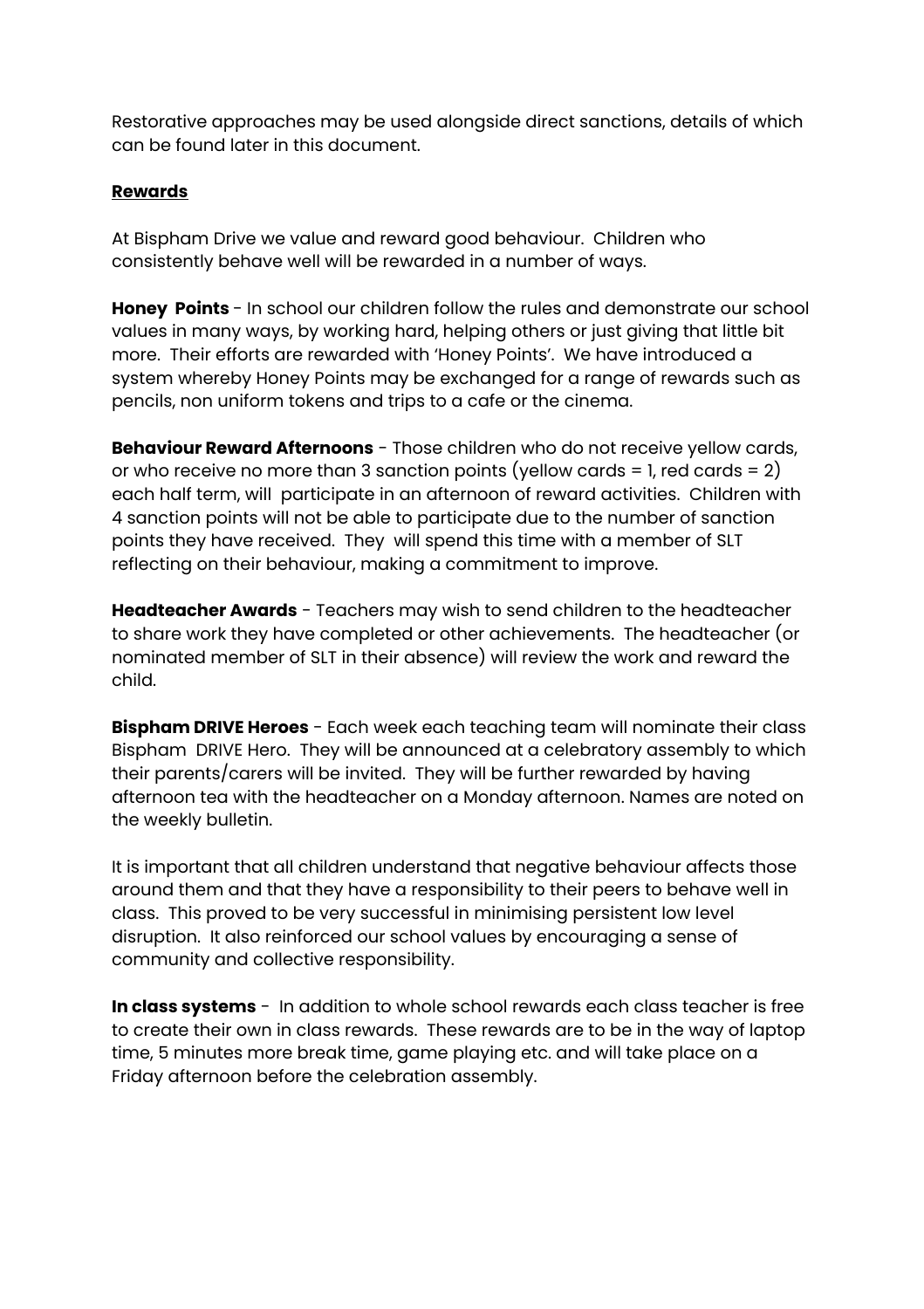#### **Sanctions**

Children who make poor choices regarding behaviour have a negative impact on the whole school community and will be sanctioned.

#### **Yellow Cards**

#### **N.B. Once a sanction card has been issued it cannot be earned back and will be recorded. A clear warning once given is the signal to change.**

Any incidents of poor behaviour will be pointed out to the child/children concerned with it being made clear what needs to change. The rule they have broken will be made clear to them. Should poor behaviour continue the child/children will be given a clear warning which will be shown on the display. If they address the behaviour concern the warning is removed. If poor behaviour persists then a yellow card will be issued, persistent and disruptive behaviour will make this a red card.

At break time any children with yellow cards will make their way to the hall where they will lose 5 minutes of play time supervised by a member of staff. This sanction will be recorded as 1 sanction point. After this the child will have a fresh start to the next school session.

The way we all present ourselves is an integral part of a positive learning environment. At Bispham Drive we expect standards of personal presentation to be high. For children this means wearing their uniform correctly and not doing so will also result in a sanction. Our school **Uniform Policy** explains our expectations.

#### **Red Cards**

If poor behaviour - that breaks our school rules - continues, during the same session and a yellow card has already been issued, the child should be reminded that the next step is a red card.

Once a red card has been issued the child will go to the hall at the next break to lose the whole break. This sanction will be recorded as 2 sanction points. After this the child will have a fresh start to the next school session.

Red cards will **automatically** be issued for any of the following:

- 1. Physical violence to a child or adult. This includes behaviours such as hitting, pushing, slapping and other physical contact motivated by anger or aggression.
- 2. Verbal violence to a child or adult. This includes swearing, threats, racist language, homophobic language and threatening or upsetting taunts motivated by anger or aggression.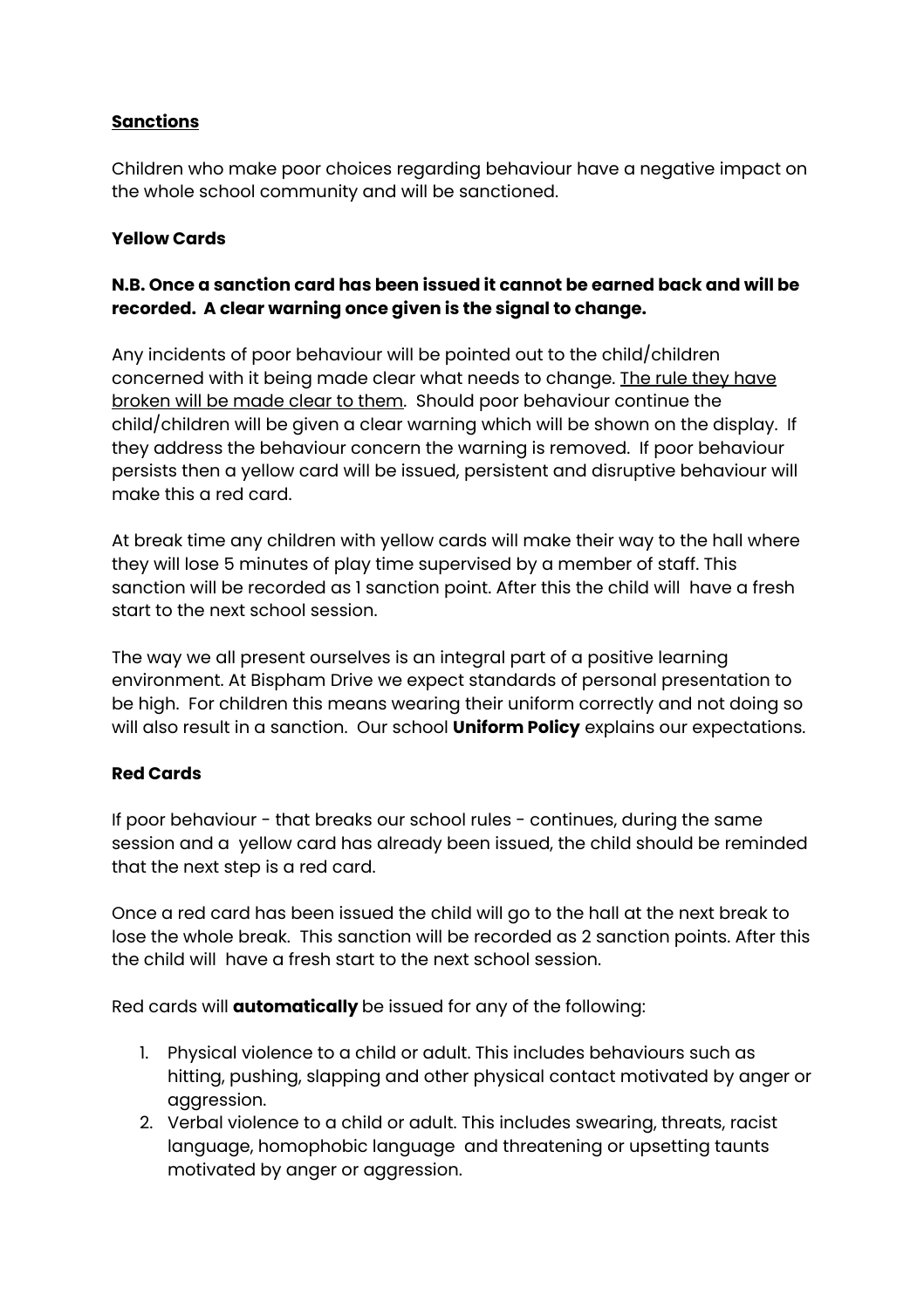- 3. Theft of the property of either the school or individual.
- 4. Intentional damage to school property or the property and clothing of another adult or child.
- 5. Intentional coughing, spitting or other action designed to create fear of infection.

In the case of extreme poor behaviour then exclusion may be considered. See school **Exclusion Policy** for details of how this will be managed, this is available from the school office.

#### **Informing Parents**

Each sanction will be recorded in a child's personal organiser for parents to review when they sign it each weekend so they can monitor the number of sanction points given. Once a child has had 4 sanction points recorded the class teacher will call the parent/carer to confirm that the child is no longer eligible for the behaviour reward afternoon. Parents' support in reinforcing expected behaviour to children is highly valued by school staff.

#### **Recording of Behaviour**

The names of children receiving yellow cards or red cards will be recorded by a member of staff in a central book. The reason for issuing the card will be noted. This allows a running total to be maintained. To ensure a child attends the SLT member will give the child a card to be returned to their class teacher at the end of break.

#### **Playground and Wider School Behaviour**

Positive behaviour is expected at all times during the school day, our expectations are high at all times.

Once school has begun and until the final bell at 3.30 pm the only way a child should enter or leave the school is through the main entrance and only (in the case of leaving) with the permission of a member of the SLT.

The PE garage, caretaker's office, office, staff room and resource room should only be accessed with an adult. Similarly children may only collect balls from the car park, pond area or Hive area with adult permission.

During break and lunchtimes the toilets in their home class are to be used.

At the start of the day and at the end of all breaks children, once instructed, should collect all of their belongings and make their way quickly to their class door. Any child unable to take part in break due to illness should be directed to the blue chairs where they can read quietly, they do not need a friend to do this.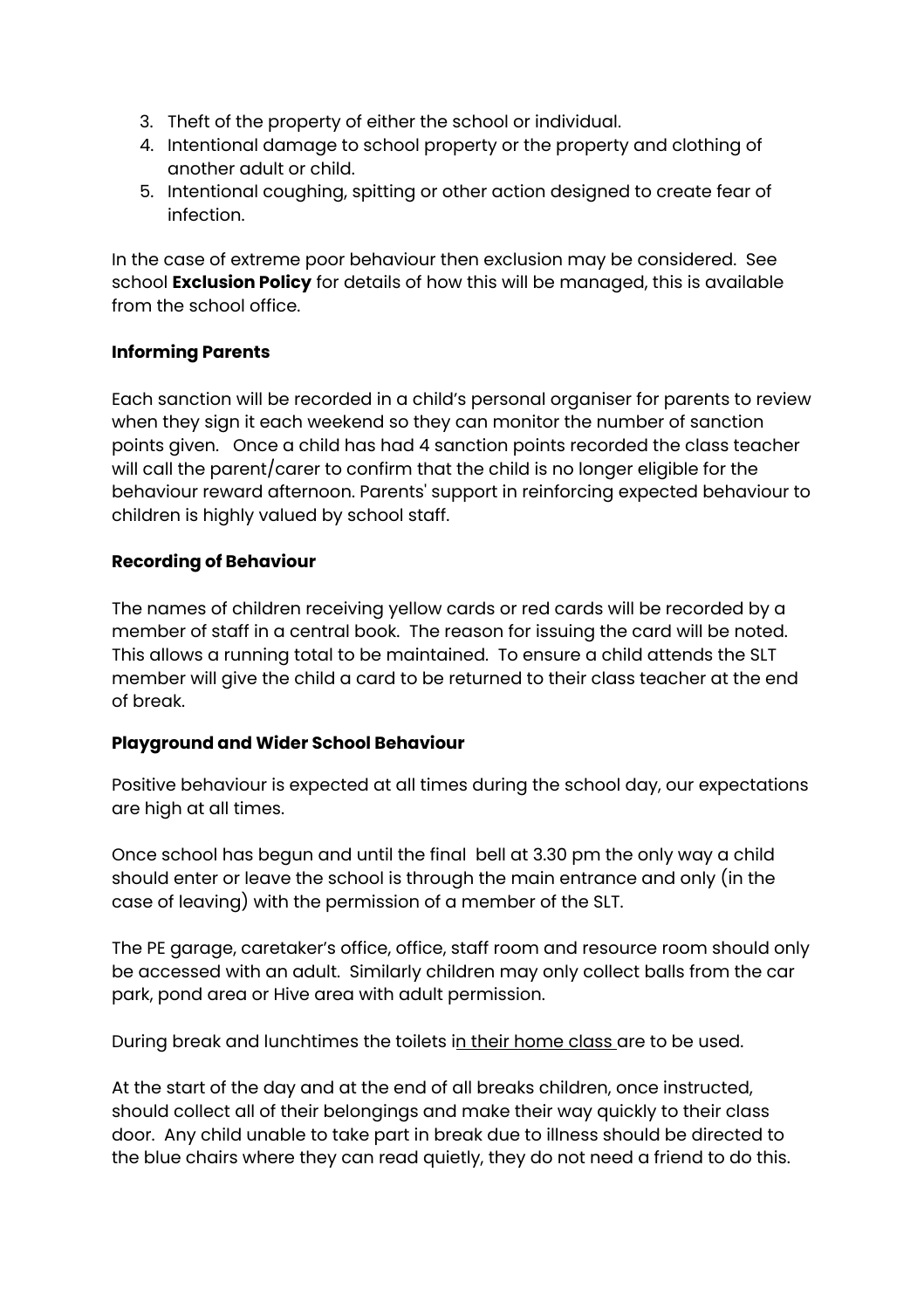At the end of breaks a bell will be rung. When the bell rings children should freeze. Staff will remind children to ensure their uniform is tidy. Staff will blow the whistle and children will walk quietly to their entry point. If duty staff feel there is too much noise they will blow the whistle again and when children stop remind them of our expectations.

#### **Lunchtime Behaviour**

#### **Midday staff have the same rights and responsibilities as all staff when it comes to behaviour.**

If there is any specific reason/sanction in place that affects lunchtime supervision (such as a request from home for no running due to an injury or a ban on playing football) it is the responsibility of the class teacher to ensure the senior midday supervisor is aware so they can communicate it to their team.

#### **Lunchtime Sanctions**

Children who make poor choices or who have less serious levels of misbehaviour will be given a clear warning. If they do not amend their behaviour they will receive a 5 minute sanction when they will be expected to stand with a member of staff before rejoining lunch play. Any serious misbehaviour in line with our red card policy will result in a member of SLT removing the child from the playground for 15 minutes. During this time the member of SLT may investigate the circumstances of the red card being give in order to communicate this to parents when necessary. Repeated severe misbehaviour at lunchtime may make it necessary to ask that a child is taken home for lunch. As before extreme misbehaviour may result in a child being excluded from school.

Lunchtime sanctions will be noted by midday staff and reviewed by SLT for recording and will count against the participation in the reward afternoon.

#### **Special Educational Needs**

At Bispham Drive we recognise that children with specific needs may find adhering to this behaviour policy more challenging than others. In cases such as these our Senco will invite parents/carers into school to discuss whether further support needs to be put in place.

#### **Physical Intervention**

As a school we are firmly committed to creating a calm and safe environment which minimises the risk of incidents arising that might require the use of reasonable force. We use a curriculum which endeavours to explore and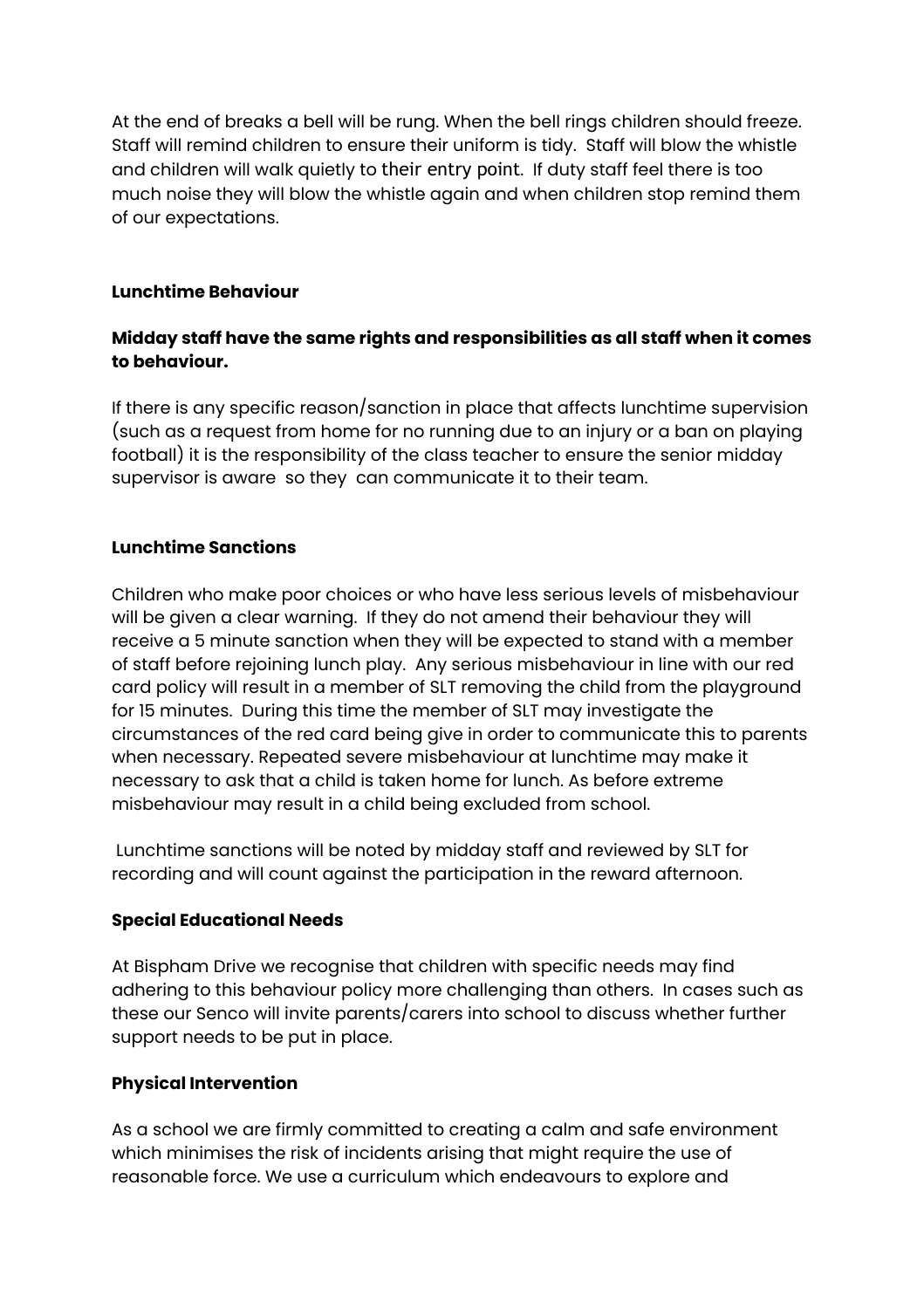strengthen emotional responses to situations. On rare occasions it may be necessary for staff to intervene to handle a child to prevent injury to that child or others.

We will only use force as a last resort and strongly believe in de-escalating any incidents as they arise to prevent them from reaching a crisis point. Staff will be skilled in promoting and rewarding positive behaviour and will utilise various appropriate techniques in the management of a class environment.

Full details may be found in our school **Physical Intervention Policy**.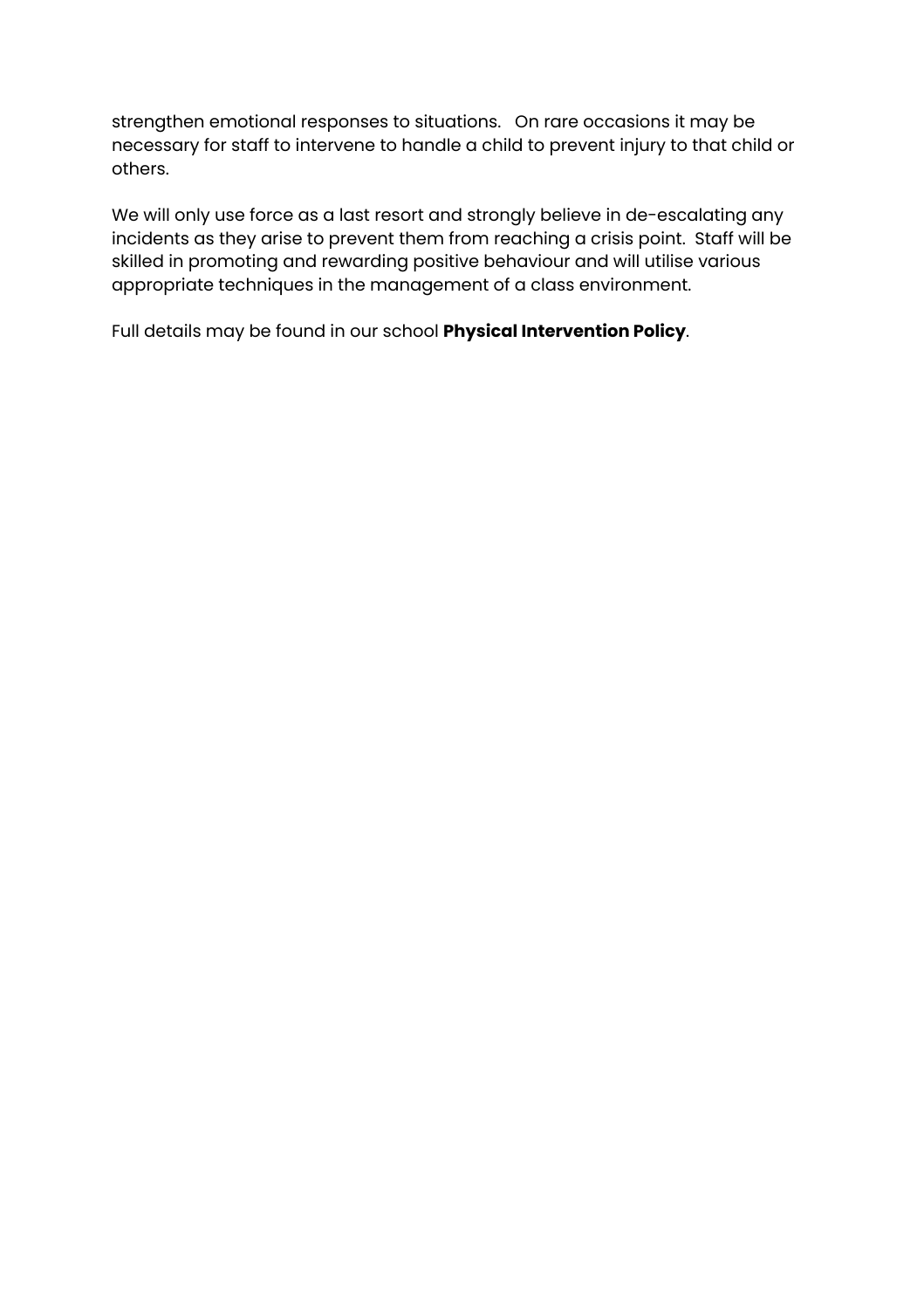### **APPENDIX i Rights and Responsibilities**

| <b>Children</b>            |                                                                                                    |
|----------------------------|----------------------------------------------------------------------------------------------------|
| <b>Rights</b>              | <b>Responsibilities</b>                                                                            |
| To be treated with respect | To behave respectfully to others                                                                   |
| To be safe from harm       | To behave in ways that keep self and<br>others safe and does not cause others<br>to fear infection |
| To learn                   | To attend school regularly<br>To be willing to learn<br>To allow others to learn                   |
| To make mistakes           | To own mistakes<br>To allow others to make mistakes                                                |
| To be listened to          | To give opinions in a constructive<br>manner<br>To listen to others                                |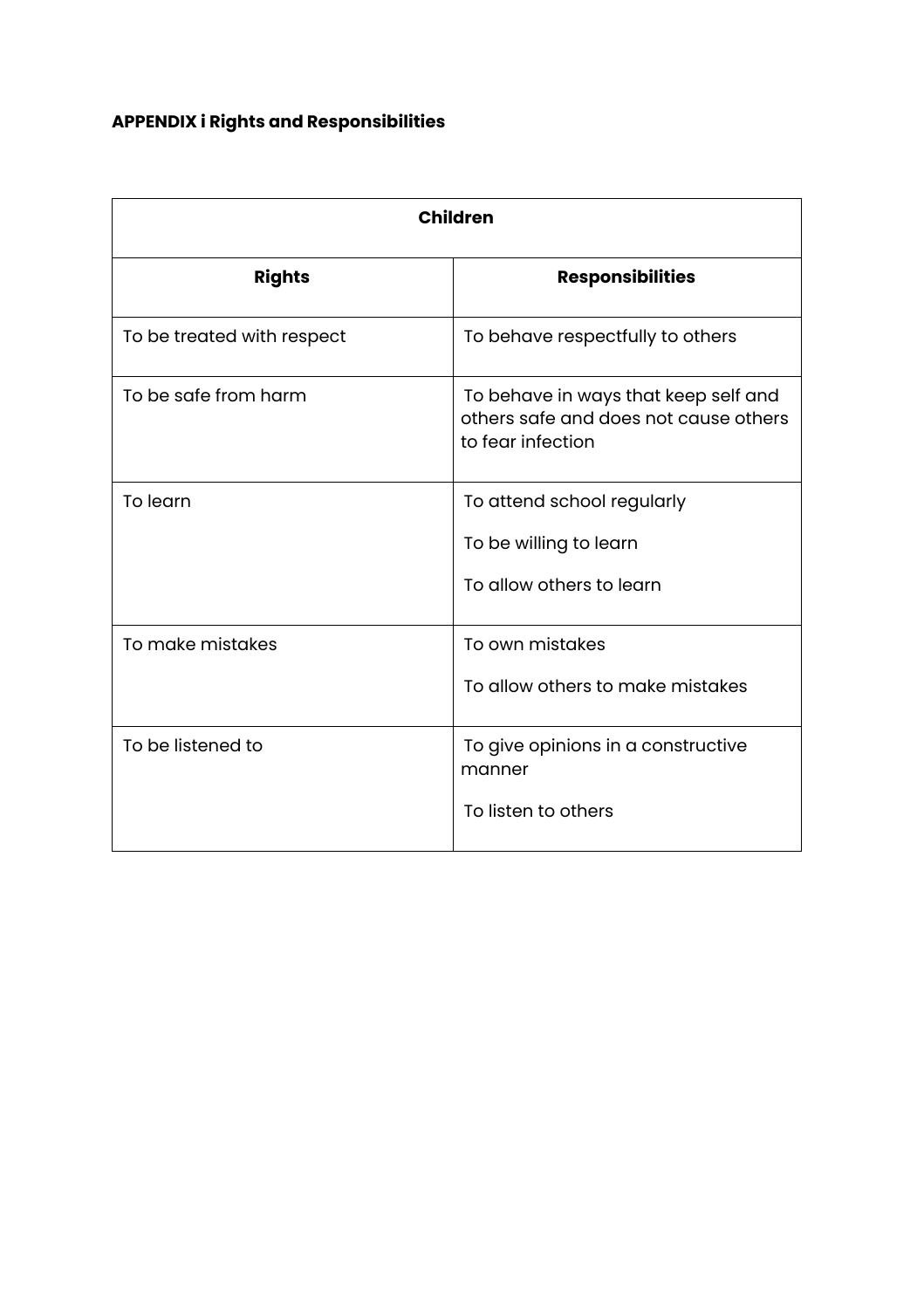| <b>Parents/Carers</b>                                                  |                                                                                                                                  |
|------------------------------------------------------------------------|----------------------------------------------------------------------------------------------------------------------------------|
| <b>Rights</b>                                                          | <b>Responsibilities</b>                                                                                                          |
| To be treated with respect                                             | To behave respectfully towards others                                                                                            |
| To be kept informed of their child's<br>progress                       | To make sure their child attends<br>school regularly                                                                             |
|                                                                        | To talk to teachers if they have any<br>concerns about their child's learning<br>or wellbeing                                    |
| To be listened to and to listen                                        | To listen to others                                                                                                              |
| To have access to information on the<br>school's approach to behaviour | To read relevant information and<br>share concerns and to support the<br>implementation of the school<br><b>Behaviour Policy</b> |
| To have concerns taken seriously                                       | To share concerns constructively                                                                                                 |